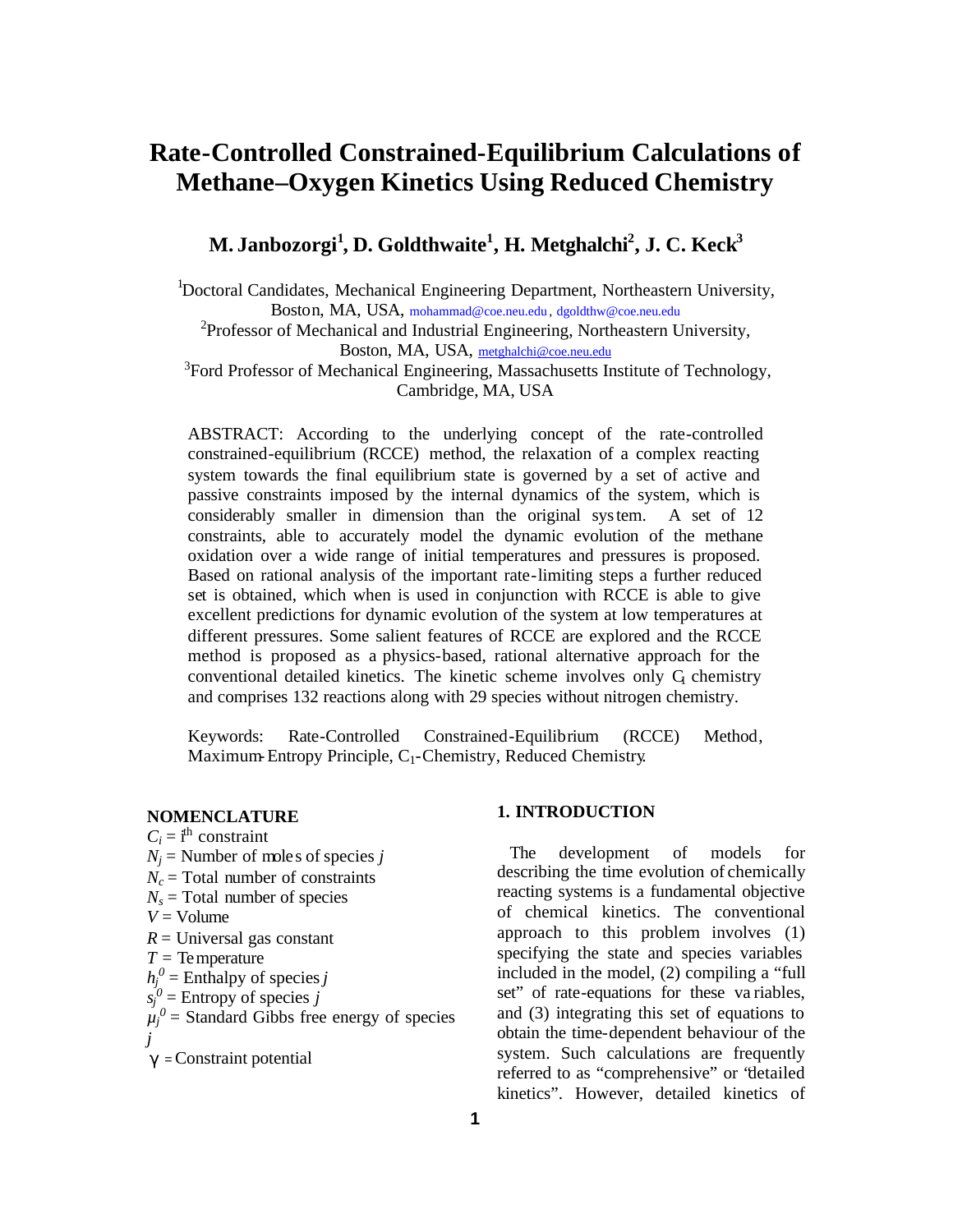hydrocarbon systems can easily grow to thousands of chemical species and isomers, and millions of reactions. Consequently, "detailed" solution is difficult, if not impossible to achieve. The gravity of this problem is even more apparent when considering reacting turbulent flows where the effort required to resolve the complexity of turbulence is similar to that required for the determination of the chemistry.

 Several powerful methods for simplifying the chemical kinetics calculations for large chemical systems have been developed over the past couple of decades, which are based on the physico-mathematical considerations of the dynamical evolution of the system. Works on intrinsic low dimensional manifolds (ILDM) [1], computational singular perturbation (CSP) [2], the so-called adaptive chemistry [3] and the Rate-Controlled Constrained-Equilibrium (RCCE) method [4], on which we will focus in this work, are the most prominent.

 The RCCE method, originally proposed by Keck and Gillespie [4] and later developed and applied to different cases by Keck and co-workers [5-9], is based on the maximum-entropy principle of thermodynamics and involves the fundamental observation that slow reactions in a complex reacting system impose constraints on its composition, which control the rate at whic h it relaxes to chemical equilibrium, while the fast reactions equilibrate the system subject to the constraints imposed by the slow reactions. Consequently, the system relaxes to chemical equilibrium through a sequence of constrained-equilibrium states at a rate controlled by the slowly changing constraints.

 A major advantage of the RCCE method over the above-mentioned simplifying methods is that it is unnecessary to start with a complete reaction model that must

be then simplified by various approximations. Instead, one starts with a small number of constraints to which more can be systematically added to improve the accuracy of the calculations, to any desired level. In the limit where the number of constraints equals the number of species specified for a system, the method becomes similar to an exact calculation with the important caveat that the equilibrium requirement must be satisfied at each time step. However, as with all thermodynamic systems, the number of constraints necessary to describe the state of the system within measurable accuracy is in general very much smaller than the number of species in the system. In addition, reactions that do not change any constraint do not affect the evolution of the system. Thus, only the rates of slow reactions which change the constraints are required and these are the ones most likely to be known.

 Reduction of the system of reactions for different reduced mechanisms can be trivially obtained subject to different sets of constraints. However, the careful and informed selection of constraints is the key to the successful implementation of RCCE which requires careful examination of the underlying chemistry.

 In this study, we consider the stoichiometric oxidation of methane with pure oxygen over a wide range of initial temperatures (900K-1500K) and pressures (1atm-100atm) in a constant volume reactor. The kinetic scheme involves only  $C_1$  chemistry and comprises 132 reactions along with 29 species without nitrogen chemistry. Based on a careful examination of the chemistry of oxidation, a set of 12 constraints have been determined which are capable of exactly reproducing the results from a detailed kinetic calculation, with the set of 132 reactions, over the specified range of initial conditions.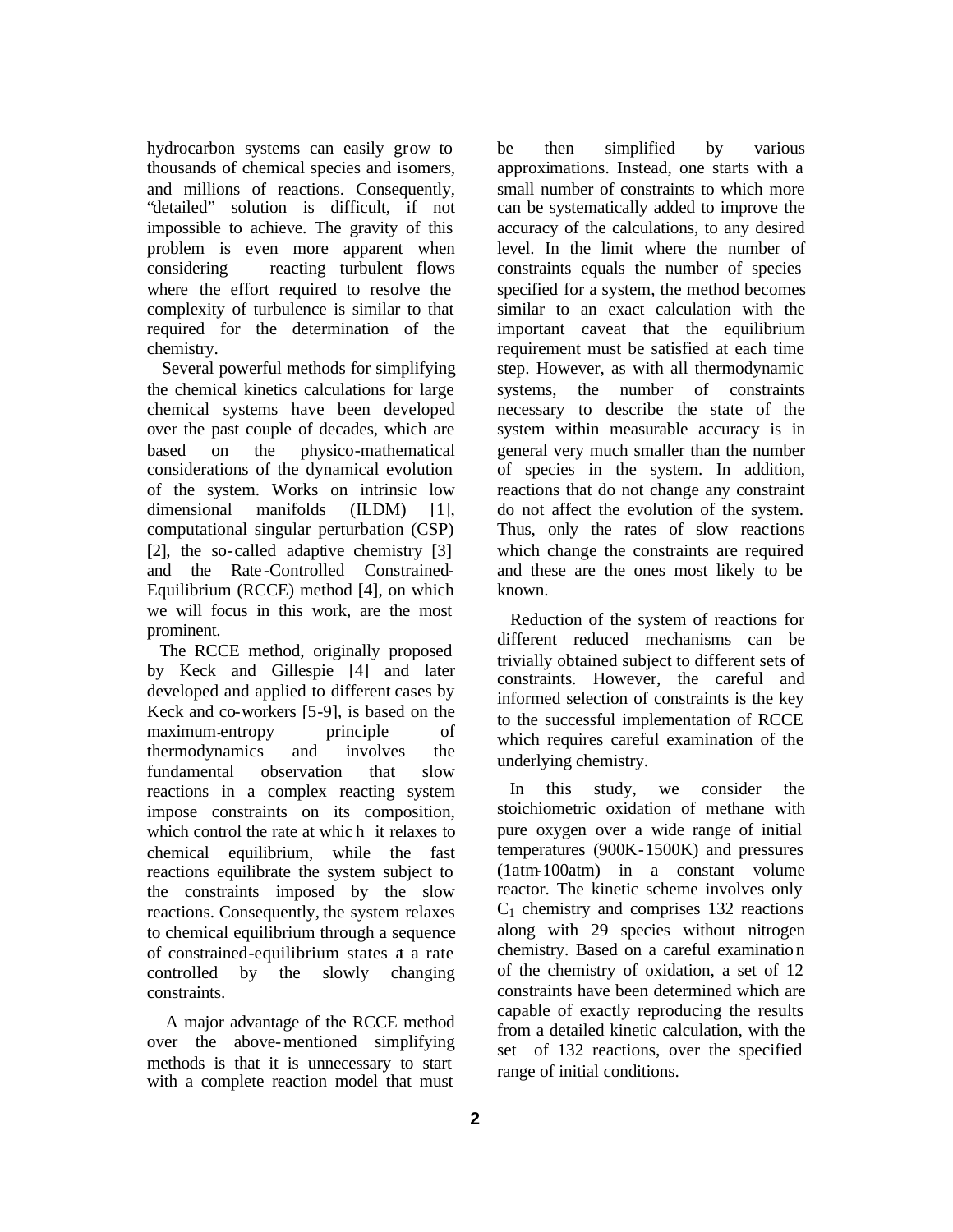The application of the RCCE method will result in a reduction of the system through the elimination of reactions that do not change a constraint, and are, therefore, in equilibrium. This results in an initial reduction of the system to 111 reactions. In principle, only one reaction is needed for each constraint to achieve the correct final equilibrium state, and the reaction chosen for each constraint should be the fastest one from the group of reactions which change the constraint. However, a single reaction for each constraint may not, in general, predict the correct evolution of the system. In this work, 18 reactions and 15 species provide an excellent match with the ignition delay times from the detailed kinetic calculation based on 132 reactions. The importance of these drastic reductions will be underscored when dealing with situations involving reacting gas dynamics such as detonation studies, homogeneous combustion in gas turbine engines [10], etc.

## **2. RATE CONTROLLED CONSTRAINED EQUILIBRIUM METHOD**

#### 2.1. DIFFERENT FORMULATIONS

 The Rate Controlled Constrained Equilibrium (RCCE) method can be implemented in three different formulations, that have been explored to various extents by our research group over the past decade. The first method is based on the direct integration of the constraints and the determination of their values at each time step. The results of such calculations have to be coupled with a generalized equilibrium program (GNASA or GSTANJAN) to determine the constrained-equilibrium state of the system as a function of time [6]. This method has been proved to be inefficient and time consuming [6]. The second method is based on integration of the constraint factors which proved to be superior to the first method [7]. The third approach involves the direct integration of the constrained

potentials conjugate to each constraint. This method was originally proposed by Keck in a review paper [11] and explored and implemented in later works [12-13]. There have been recently published similar formulations and, in some respects, extensions in literature [14,15].

# 2.2. RATE CONTROLLED CONSTRAINED EQUILIBRIUM IN CONSTRAINT-POTENTIALS FORM

 The detailed formulation of RCCE in constrained-potential form can be found in earlier works [9,12,13]. So we avoid repeating the procedure in detail here and address important points. In the present work, as well as all previous applications of RCCE method, the constraints imposed on the system by the reactions have been assumed to be a linear comb ination of the mole number of the species present in the system,

$$
C_i = \sum_{j=1}^{ns} a_{ij} N_j, i = 1,...,Nc
$$
 (1)

where  $a_{ij}$  is the value of the  $i^{\text{th}}$  constraint for the  $j^{\text{th}}$  species and  $N_c$  is the number of constraints. The constrained-equilibrium composition of a system found by maximizing the entropy or minimizing the Gibbs Free Energy subject to a set of constraints using the method of LaGrange multipliers is

$$
N_j = (V / RT) \exp(-\mathbf{m}_j^0 - \sum_{i=1}^{nc} a_{ij} \mathbf{g}_i), j = 1, ..., Ns(2)
$$

where  $\mathbf{m}_j^0 = (h_j^0 - Ts_j^0)/RT$  is the standard Gibbs free energy of species  $j$  and  $g_j$  is the constraint potential (LaGrange multiplier) conjugate to the constraint *i*.  $N_s$  is also the number of species in the system. Upon solving the differential equations governing  $g_i$  vector. the constrained-equilibrium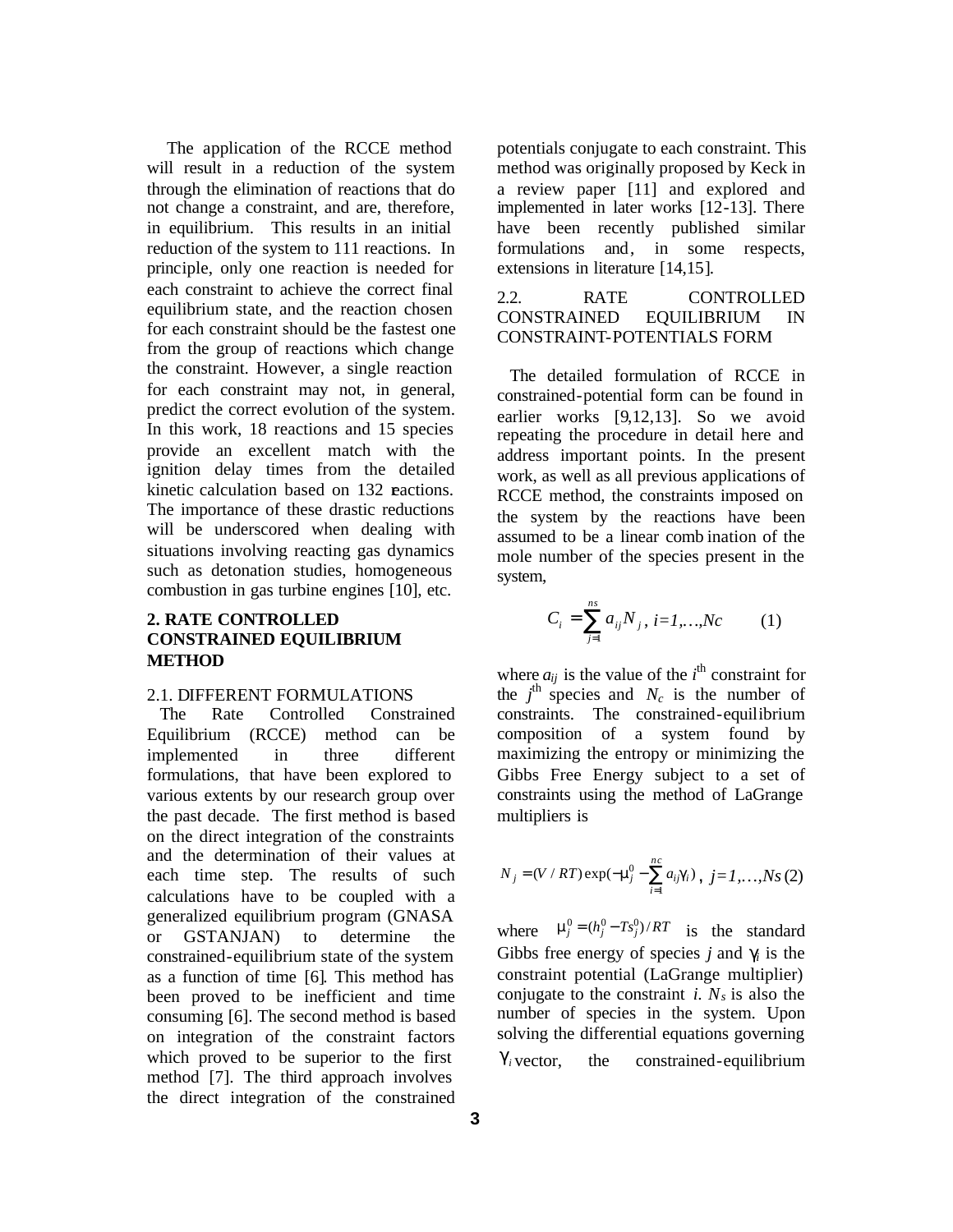composition of the system can be found from eqn. 2 at each time step.

#### **3. SELECTION OF CONSTRAINTS**

 The selection of appropriate constraints is the key to the successful application of the RCCE method. Among the general requirements for the constraints are that they must (1) be linearly independent combinations of the species mole numbers, (2) include the elements, (3) determine the energy and entropy of the system within experimental accuracy, and (4) hold the system in the specified initial state. In addition, they should reflect whatever information is available about rate-limiting reactions controlling the time evolution of the system. After a thorough examination of the oxidation chemistry of Methane at low temperatures- high pressures (knock related applications) and high temperatureslow pressures (flame propagation applications) the following set of constraints were identified:

EC, EO, EH (elemental carbon, oxygen and hydrogen respectively), M (total number of moles), FO (moles of free oxygen, defined as any oxygen not directly attached to another oxygen), FV (moles of free valence, defined as any unpaired valence electron), FU (Fuel Molecule, CH4 ), FR (Fuel Radical, CH3), OHO (O+OH), PEROXY (CH<sub>3</sub>OO+CH<sub>3</sub>OOH+CH<sub>2</sub>OOH),  $ALC$   $(CH_3O+CH_3OH+CH_2OH+CH_2O),$ CO (CHO+CO)**.**

 It should be noted that if only the elements are used as constraints, the RCCE method is identical to the element pote ntial method used by STANJAN [18] to calculate the chemical equilibrium composition of a system, while if the number of independent constraints equals the number of species in a system the RCCE method is equivalent, in degrees of freedom, to the detailed kinetics approach. It is certainly true that our current ability to model systems using constraints as unknowns is not as well developed as our ability to model systems using species. However, just the fact that so little is known about the chemical kinetics of the rate-controlled constrained-equilibrium states makes this topic such a promising area of research.

#### **4. RESULTS AND DISCUSSIONS**

#### 4.1. REACTOR MODEL

 Auto-ignition of combustible charges is one of the most basic combustion processes, and determining the chemical kinetic mechanism involved has been a major goal of combustion research for the past half century [16]. The importance of such analysis relates back to strictly kinetically-controlled processes such as engine knock [16,17] and newly increased interest in distributed combustion in gas turbines to reduce the pollution and engine susceptibility to combustion instabilities [10]. For these reasons we have employed a constant volume, constant energy reactor in this study. The time dependent dynamics of the system are determined by  $N_c$  equations for constraints and one energy equation, totalling  $N_c + 1$  overall. These equations were integrated using DDASSL [19].

 Studies include temperatures as low as 900K up to 1500K and pressures as low as 1 atm up to 100 atm. The low temperaturehigh pressures results are relevant to "knock" applications whereas the high temperature-low-to-high pressures results are of interest to both flame-propagation and distributed (flameless) combustion applications.

#### 4.2. KINETIC MECHANISM

 The kinetic mechanism used in this study is based on the scheme used in [8], and includes 132 reactions with 29 species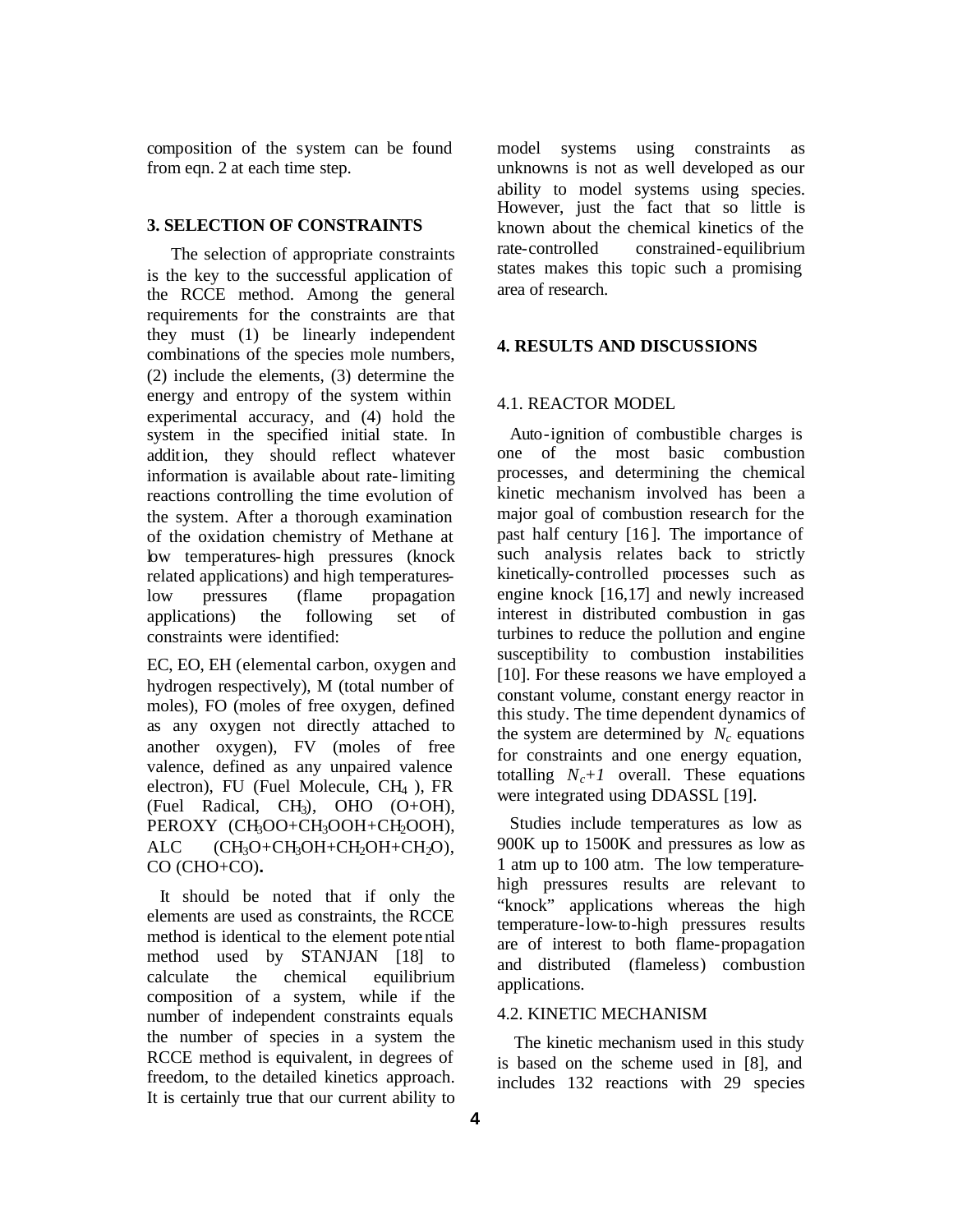(Table 1). Twenty species and 102 reactions were taken from GRI-Mech 3.0 [20] and 9 species along with 30 additional reactions from [21] and estimations by authors.

Table1: List of species involved in the model.

H, H2, HO2, H2O2, OH, H2O, O, O2, C, CH,  $CH<sub>2</sub>$ ,  $CH<sub>3</sub>$ ,  $CH<sub>4</sub>$ ,  $CH<sub>3</sub>O$ ,  $CH<sub>2</sub>OH$ ,  $CH<sub>3</sub>OH$ ,  $HCO$ ,  $H<sub>2</sub>CO$ ,  $CH<sub>3</sub>OO$ ,  $CH<sub>2</sub>OOH$ , CH3OOH, OCHO, HOCO, HOCHO, OOCHO, HOOCO, HOOCHO, CO, CO2.

#### 4.3. LOW TEMPERATURE - HIGH PRESSURES

 Time-dependent temperature profiles of stoichiometric mixtures of methane and oxygen at different pressures are shown in fig.1.



Fig.1: temperature profiles at different pressures for initial stoichiometric mixture of fuel and oxidizer.

The mixture's initial temperature is 900 K. A set of 12 constraints has been used. The set includes EO, EC, EH, FV, FO, M, FU, FR, OHO, PEROXY, ALC and CO. The definition of these constraints can be found in section 3. Clearly, the set of chosen constraints yields excellent results over the entire range of pressures and are able to capture the dissociation effects relevant at low pressures which are reflected in the

overshoot above the final equilibrium temperature. From the full set of 132 reactions, referred to as Detailed (132), 21 reactions do not change any constraints, and are, therefore, in equilibrium. These reactions are redundant.

The time-dependent histories of the species for a stoichiometric mixture at initial temperature of 900K and initial pressure of 100 atm are also shown on log-log plots in fig.2–fig.4. Clearly, the agreement is extremely good.

 Fig.2 shows that during the early stages of ignition,  $CH<sub>3</sub>$  and  $HO<sub>2</sub>$  are the dominant radicals in the radical pool with CH3OO playing a minor role.



Fig.2: Profiles of CH3, CH3OO and CH3OOH versus time at initial pressure of 100 atm and initial temperature of 900 K

This is a consequence of the initiation reaction, being the only active reaction during this period that converts  $CH<sub>4</sub>$  into  $CH<sub>3</sub>$  and  $O<sub>2</sub>$  into  $HO<sub>2</sub>$ ;

R.1  $CH_4+O_2=CH_3+HO_2$ 

R.1 is an endothermic reaction and is, therefore, slow. The next important attacks on the fuel molecule are by the newlygenerated  $HO<sub>2</sub>$  radicals through

R.2 
$$
CH_4 + HO_2 = CH_3 + H_2O_2
$$

which does not change the generalized constraints of FO, FV and M but converts fuel into the fuel radical. The Methyl radicals react readily with oxygen to form the corresponding Methylperoxy radicals,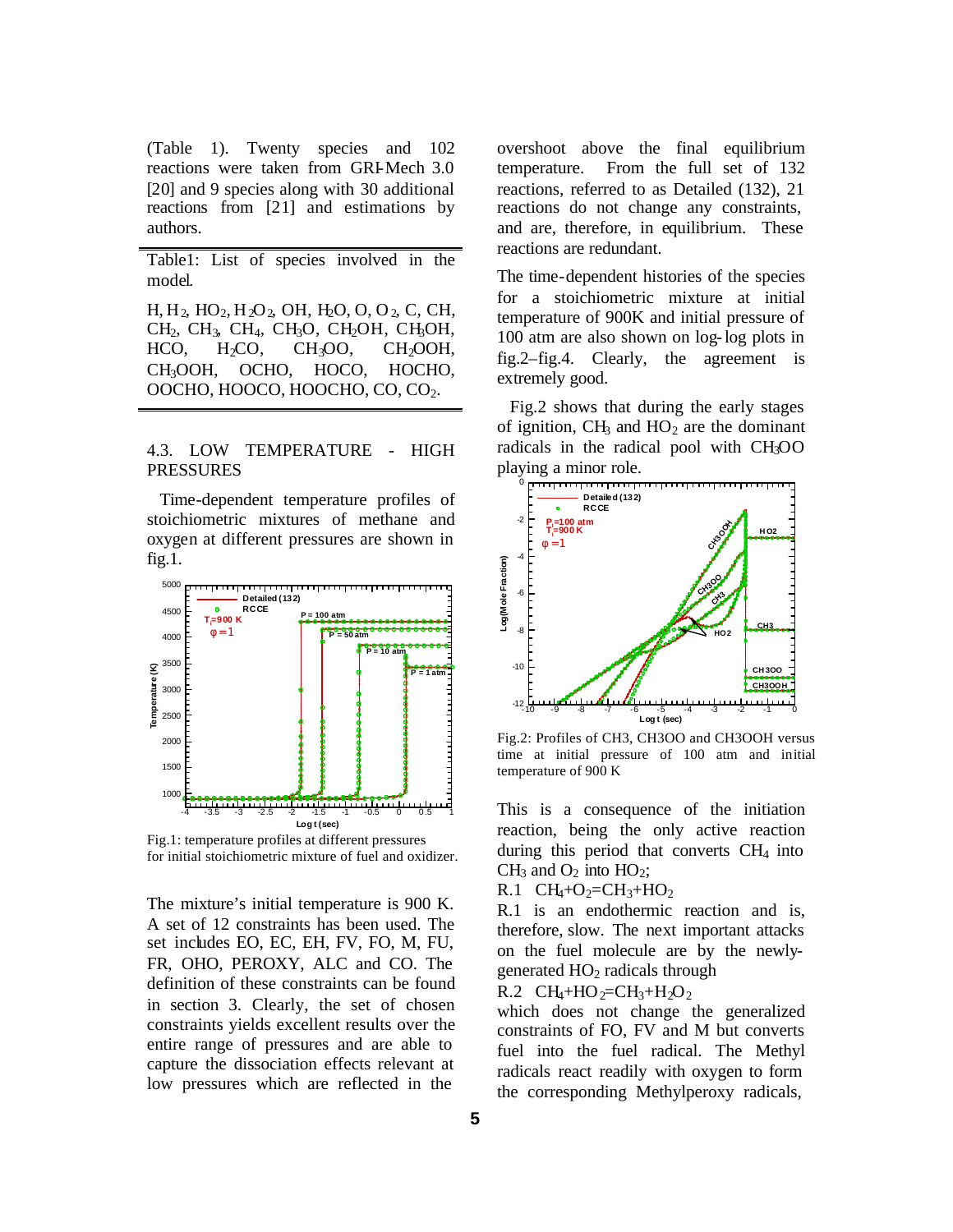CH3OO, which most probably abstract hydrogen from the fuel molecules and form the Methylhydroperoxide, CH3OOH:

R.3  $CH_3+O_2+M=CH_3OO+M$ 

 $R.4$  CH<sub>3</sub>OO+CH<sub>4</sub>=CH<sub>3</sub>OOH+CH<sub>3</sub>

R.3 is an important source for the generation of Methylperoxy radical, particularly at high pressures, because of increased collision frequency. The ratelimiting bimolecular counterpart of R.3 produces free oxygen through

 $R.5$  CH<sub>3</sub>+O<sub>2</sub>=CH<sub>3</sub>O+O

Other important rate-limiting steps for formation of free oxygen are

R.6  $CH<sub>3</sub>+HO<sub>2</sub>=CH<sub>3</sub>O+OH$ 

 $R.7$  CH<sub>3</sub>+O<sub>2</sub>=CH<sub>2</sub>O+OH

R.7 is a four-center reaction and is very slow. The O and OH radicals generated here quickly go to water through:  $R8$  O+CH<sub>4</sub>=CH<sub>3</sub>+OH

and

 $R.9$  OH+CH<sub>4</sub>=CH<sub>3</sub>+H<sub>2</sub>O

which are both very fast and, thus, keep the concentrations of O and OH very small. R.9 is the major route for early water formation shown in fig. 3.



Fig.3: Profiles of the most important H2-O2 system at initial pressure of 100 atm and initial temperature of 900 K

Among the steps involving  $HO<sub>2</sub>$ , other than those mentioned above, the followings steps are of more importance:

R.10  $HO_2 + HO_2 = H_2O_2 + O_2$  $R.11$  H+O<sub>2</sub>+M=HO2+M

The generated  $H_2O_2$  breaks on the weak O-O bond and produces free oxygen by converting to OH:

 $R.12$  H<sub>2</sub>O<sub>2</sub>+M=OH+OH+M

The other important steps involve conversion of the intermediate species CH3O and CH2O down to CO, which are listed in table 2. The time-dependent evolution of the major stable species and HCO radical are shown in fig.4



Fig.4: Profiles of CO, CO2 and CHO versus time at initial pressure of 100 atm and initial temperature of 900 K

#### 4.4. REDUCED REACTION SET

 Based on the above observations of the important steps of the ignition mechanism a reduced set of 18 reactions, table 2, is obtained which when is used in conjunction with RCCE is able to give perfect predictions for ignition delay times at both low and high pressures. The low pressure results are shown in (fig. 5)

The real value of RCCE becomes evident when comparing the results of such reduced reactions, based on observations of fundamental chemical processes, with RCCE against the detailed kinetics calculations with the full mechanism comprising 132 reactions (fig. 5).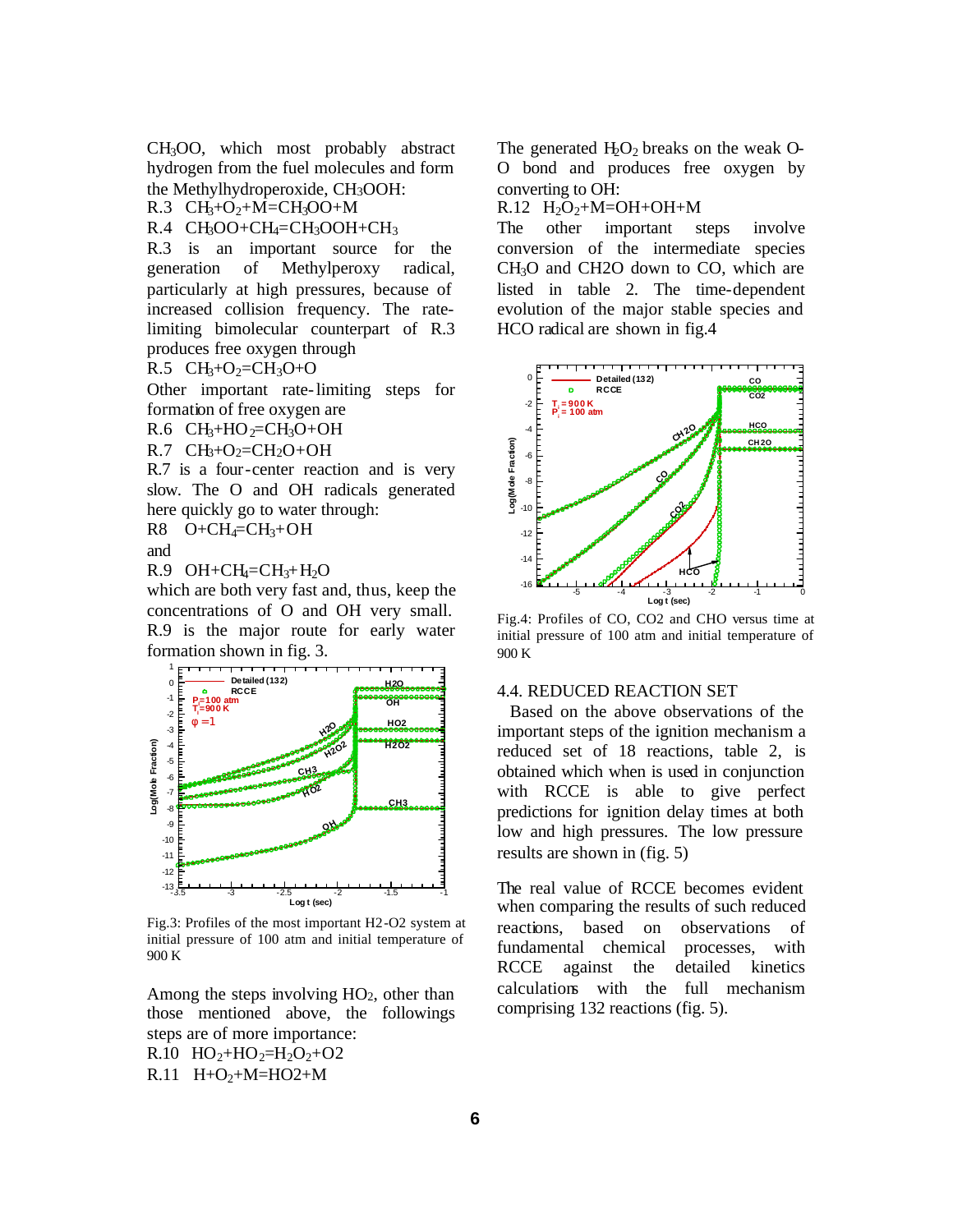

Fig.5: RCCE predictions of temperature profiles at different pressures using the reduced reaction list (table 2) compared with the detailed kinetics predictions using the original 132 reactions.

|                      |                     |               |          |                               |                     | PEROXY           |           |           |                  |                |              |                        |           |  |
|----------------------|---------------------|---------------|----------|-------------------------------|---------------------|------------------|-----------|-----------|------------------|----------------|--------------|------------------------|-----------|--|
|                      |                     |               |          |                               |                     |                  |           |           |                  |                |              | $F0$<br>$A$ LC<br>COHO |           |  |
| 1CH <sub>3</sub>     | $+02$               | $+ M$         | $\equiv$ | <b>CH300</b>                  | $+$ M               | $-1$             | 0         | $-1$      | 1                | 0              | $\theta$     | $\theta$               | 0         |  |
| 2OH                  | $+OH$               | $+ M$         | Ξ        | H <sub>2</sub> O <sub>2</sub> | $+ M$               | $-1$             | $\theta$  | 0         | 0                | -2             | 0            | $-2$                   | 0         |  |
| 3H                   | $+02$               | $+ H2O = HO2$ |          |                               | $+ H2O$             | $-1$             | 0         | 0         | 0                | 0              | 0            | 0                      | 0         |  |
| 4CH3                 | $+$ CH2O            | $\ddot{+}$    |          | $=$ CH4                       | + HCO               | $\mathbf{0}$     | 1         | $-1$      | $\theta$         | $\mathbf{0}$   | $\cdot$ l    | $\theta$               | 1         |  |
| 5CH4                 | $+02$               | $\ddot{}$     |          | $=$ CH <sub>3</sub>           | $+ H02$             | $\overline{0}$   | $-1$      | 1         | $\theta$         | $\theta$       | $\theta$     | 0                      | $\theta$  |  |
| 6CH4                 | $+OH$               | $^{+}$        | $\equiv$ | H2O                           | $+$ CH <sub>3</sub> | $\mathbf{0}$     | $-1$      | 1         | $\theta$         | 0              | $\theta$     | $-1$                   | $\theta$  |  |
| 7CH3OO               | $+$ CH <sub>4</sub> | $\ddot{}$     | $\equiv$ | CH3OOH                        | $+CH3$              | $\theta$         | $\cdot$ 1 | 1         | $\theta$         | 0              | $\theta$     | $\theta$               | $\theta$  |  |
| 8CH4                 | $+ HO2$             | $\ddot{}$     |          | $=$ CH <sub>3</sub>           | $+ H2O2$            | $\theta$         | $\cdot$   |           | $\theta$         | $\theta$       | $\theta$     | $\theta$               | $\theta$  |  |
| 9CH3                 | $+02$               | $\ddot{}$     | $\equiv$ | CH <sub>3</sub> O             | $+0$                | $\boldsymbol{0}$ | $\theta$  | $-1$      | $\boldsymbol{0}$ | $\overline{c}$ | 1            | 1                      | $\theta$  |  |
| 10 CH3               | $+ H02$             | $\ddot{}$     | $\equiv$ | <b>OH</b>                     | $+$ CH3O            | $\boldsymbol{0}$ | $\theta$  | $-1$      | 0                | 2              |              | 1                      | $\theta$  |  |
| 11 CH3               | $+02$               | $\ddot{}$     |          | CH <sub>2</sub> O             | $+OH$               | 0                |           | $\cdot$ 1 | 0                | 2              |              |                        | $\theta$  |  |
| 12 <sub>co</sub>     | $+ H02$             | $^{+}$        |          | $= CO2$                       | $+OH$               | 0                | 0         | $\theta$  |                  | $\overline{c}$ | $\mathbf{0}$ | 1                      | $\cdot$ 1 |  |
| 1302                 | $+$ H               | $^{+}$        | $=$      | <b>OH</b>                     | $+0$                | 0                | $\theta$  | 0         |                  | $\overline{c}$ | $\theta$     | $\overline{c}$         | $\theta$  |  |
| 14 CH <sub>2</sub> O | $+OH$               | $^{+}$        | $\equiv$ | H2O                           | + HCO               | $\theta$         | $\theta$  | $\theta$  | $\boldsymbol{0}$ | $\theta$       | $-1$         | $-1$                   | 1         |  |
| 15 CH <sub>2</sub> O | $+02$               | $\ddot{}$     | $\equiv$ | HCO                           | $+ H02$             | 0                | 0         | 0         | 0                | $\theta$       | $\cdot$ l    | $\theta$               | 1         |  |
| 16 CH <sub>2</sub> O | $+ H02$             | $\ddot{}$     | $\equiv$ | HCO                           | + H2O2              | 0                | $\theta$  | $\theta$  | $\theta$         | $\theta$       | $-1$         | $\theta$               |           |  |
| 17 CH300             | $+ HO2$             | $^{+}$        |          | CH3OOH                        | $+02$               | $\mathbf{0}$     | $\theta$  | $\theta$  | $\theta$         | $\theta$       | $\theta$     | $\theta$               |           |  |
| 18HO2                | $+ H02$             | $^{+}$        |          | H <sub>2</sub> O <sub>2</sub> | $+02$               | $\mathbf{0}$     | $\theta$  | $\theta$  | $\theta$         | $\theta$       | $\theta$     | 0                      |           |  |

**Table 2: Reduced Mechanism**

The results of the RCCE calculations with the 18-reaction set, referred to as RCCE (18), are compared against detailed calculations using the full mechanism referred to as Detailed (132). All RCCE calculations reach the correct final state,

although at low pressures additional legitimate recombination reactions have to be included in the reduced model.

The effect of such reactions is effectively felt during the burning time, when the energy released acts to dissociate some of the newly-formed species and reduce the temperature. This is equivalent to saying these reactions shorten the relaxation time of the system to its final equilibrium state at low pressures.

It is also of interest to see how the RCCE calculations with the reduced set, RCCE (18), compares against the detailed calculations with the same reduced reactions, referred to as Detailed (18). Fig. 6 represents such comparison.



Fig.6: RCCE predictions of the temperature profile using the reduced reaction mechanism, RCCE(18), compared with the detailed kinetics using the original 132 reactions, Detailed (132), and the detailed kinetics using the same reduced reaction mechanism, Detailed (18)

Clearly, the later one does have problem in achieving the correct final equilibrium state.

 In the detailed kinetic approach, the set of chemical species is explicitly defined by the mechanism (set of reactions), i.e. no information is available for nonparticipating species. Conversely, in the RCCE approach, the amount of any constituent can be found from eqn. 2,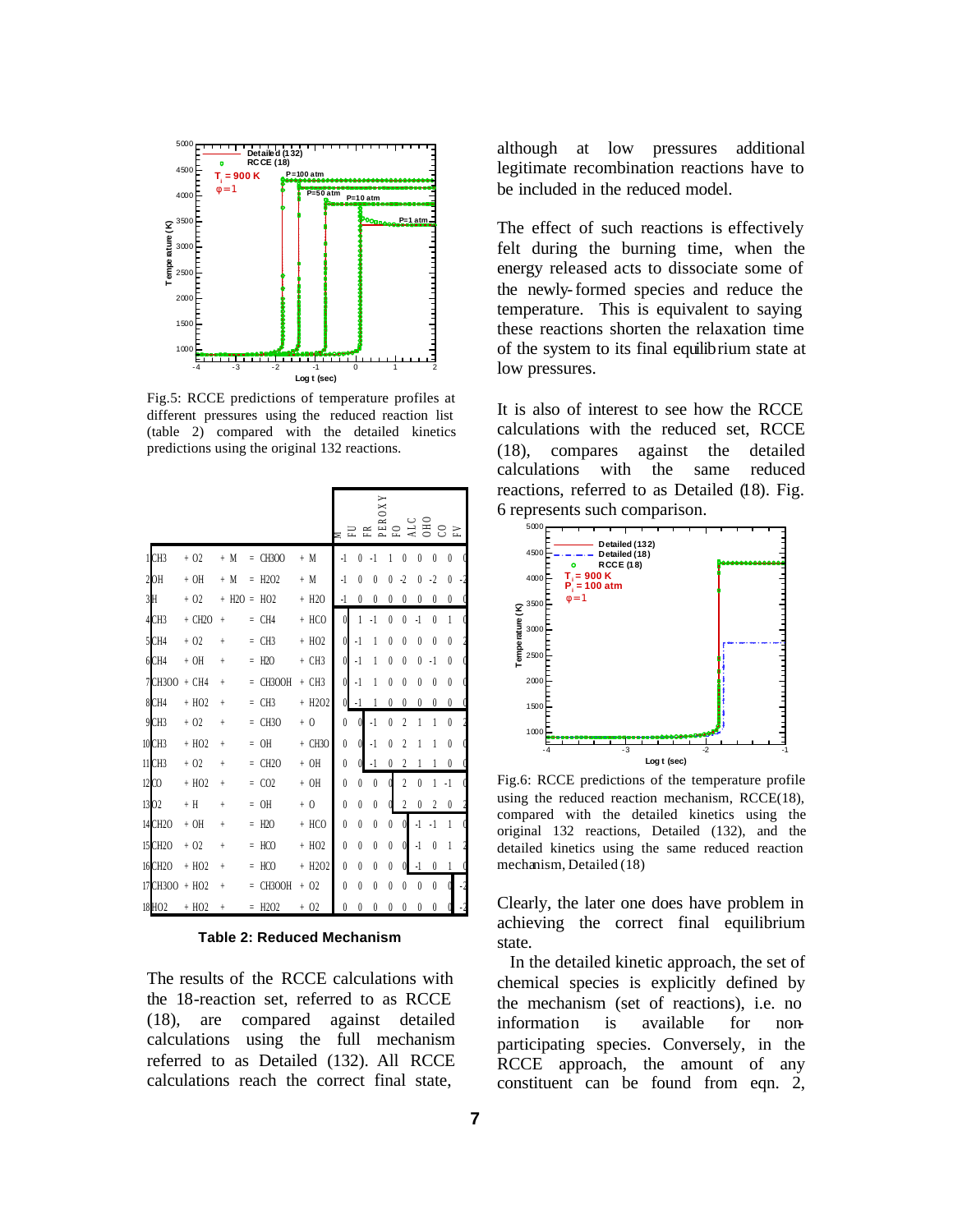which can be seen to be a function of the Gibbs free energy of the species, the constraint potentials, and the  $a_{i,j}$  matrix. The  $a_i$  matrix expresses the relationship between the species and the specified constraints. It can be immediately seen that any species represented in the  $a_{i,j}$  matrix will evolve dynamically even if there is no kinetic path provided in the mechanism. This guarantees the achievement of the correct final equilibrium state.

Fig.7 confirms this notion, as  $H_2$  is clearly not included in the reduced reaction list, yet its evolution is accurately predicted by RCCE. It also achieves the correct final equilibrium state. This feature uniquely distinguishes RCCE from *all* other methods available for kinetics modelling: *the built in requirement to achieve the correct final equilibrium state independently of the reaction paths of the species*. This distinct character of RCCE enables one to have a very good estimate of the kinetic behaviour of the system through very small number of legitimate kinetic steps and avoiding estimating about the uncertain fast steps.



Fig.7: RCCE predictions of the  $H_2$  concentration using the full mechanism (RCCE) compared against RCCE using the reduced reaction list (RCCE (18)), detailed calculations using the same reduced list (Detailed (18)) and the detailed kinetics using the full mechanism (Detailed  $(132)$ ). Note that  $H<sub>2</sub>$  is not included in the reduced reaction mechanism.

 Based on these observations, another salient feature of RCCE is that the number of reactions could be as small as one reaction for each constraint in order for the system to go to the correct final equilibrium state. However, a single reaction for each constraint may not, in general, predict the correct evolution of the system and, therefore, more reactions can be added to have more accurate predictions of the dynamic evolution of the system. This is so that the list of species, depending on the complexity of the reacting system, could be, indeed, endless. With regard to the above-mentioned points, we propose RCCE as an alternative approach for the conventional detailed kinetics method in combustion treatment.

#### 4.5. HIGH TEMPERATURES

 RCCE calculations of the hightemperature ignition problem were performed with the first 11 constraints in conjunction with the full mechanism. The sample result of such ca lculations is shown in fig. 8. Predicted temperature profiles are in excellent agreement with the detailed calculations.



Fig.8 High-temperature results for a stoichiometric mixture at  $T_i=1500K$  and different initial pressures. The first 11 constraints have been used to carry out the calculations.

#### **5. CONCLUSION**

RCCE calculations of methane oxidation over a wide range of initial temperatures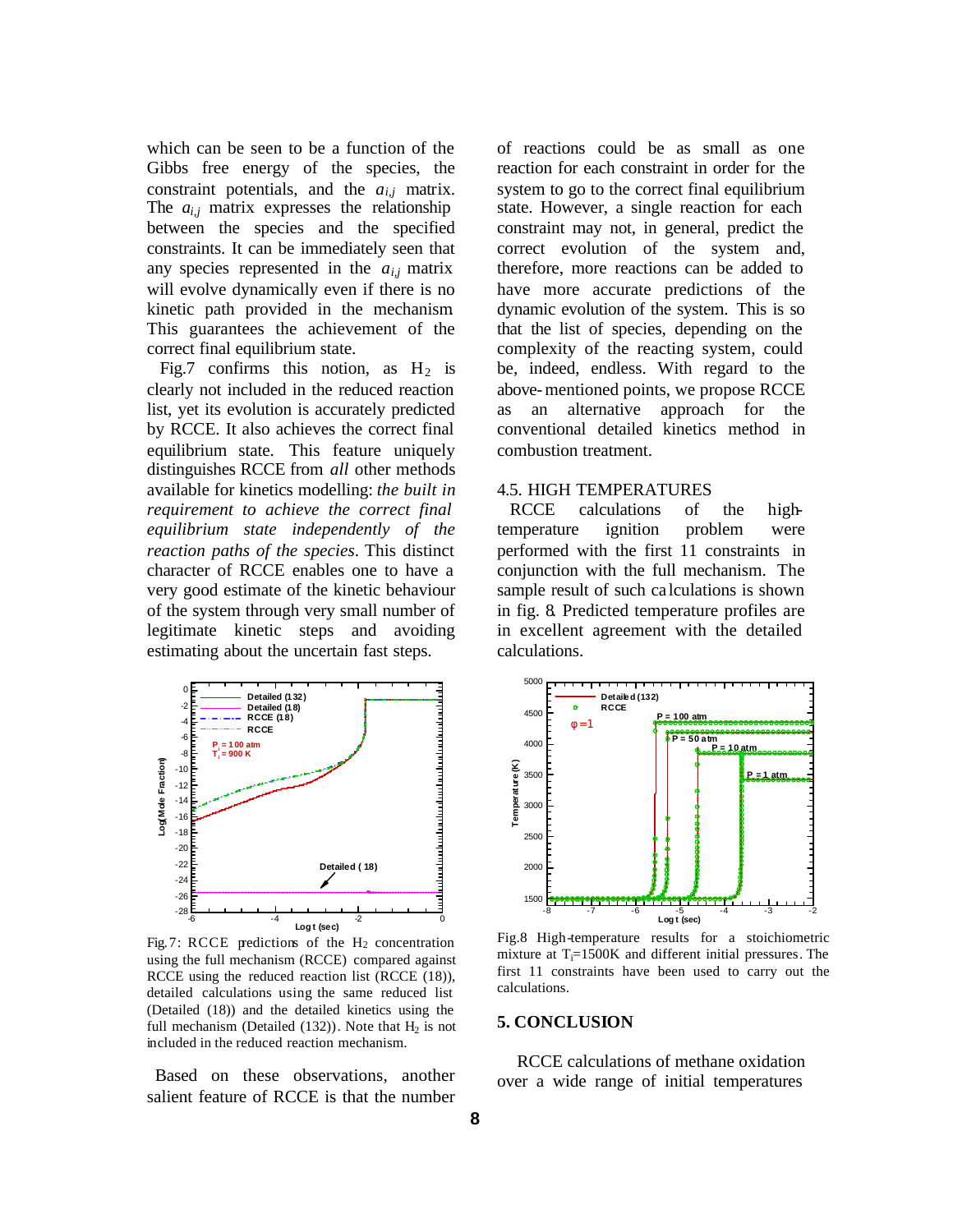and pressures have been made using 12 constraints and 132 reactions and good agreement with "detailed" calculations using 29 species and 132 has been obtained. In addition a reduced set of 18 reactions has been identified which when employed in the RCCE calculations gives results identical to those obtained using the full 132 reactions.

Among the unique features that distinguish the RCCE method from all other methods available for kinetics studies are: 1) it enables one to obtain a good estimate of the kinetic behaviour of a complex chemically reacting system using a relatively small number of known reactions thus avoiding the necessity of having to estimate the rates of a large number of uncertain fast reactions, 2) the entropy always increases as the system evolves and an approach to the correct final equilibrium is guaranteed,. 3) an estimate of the concentrations of any species for which the standard Gibbs free energy is known can be obtained even though the species is not explicitly included in the reaction set used, 4) the accuracy of the results can be systematically improved by adding reactions on at a time, and finally 5) it is based on the well established Maximal Entropy Principle of thermodynamics rather than mathematical approximations.

#### **5.** A**CKNOWLEDGMENT**

 This work was supported by the Naval Research Office, Grant number N00014- 03-1-0640 under technical monitoring of Dr. Gabriel Roy.

#### **6. REFERENCES**

 [1] Mass, U., and Pope, S.B., "*Simplifying Chemical Kinetics: Intrinsic Low-Dimensional Manifolds in Composition Space*" Combust. Flame 88: 239 (1992)

- [2] Lam, S.H. and Goussis, D.A., "*Understanding Complex Chemical Kinetics with Computational Singular Perturbation*", 22<sup>nd</sup> Symposium (Int.) on Combustion, the Combustion Institute, Pittsburgh, 1988, p. 931
- [3] Oluwayemisi O., *et.al*, "*Rigorous Valid Ranges for Optimally Reduced Kinetic Models*" Combust. Flame, 146, 1-2, 2006, p. 348-365
- [4] Keck, J.C., and Gillespie, D., "*Rate-Controlled Partial-Equilibrium Method for Treating Reacting Gas Mixtures*" Combust. Flame, 17: 237 (1971)
- [5] Law, R., Metghalchi, M. and Keck, J.C., "*Rate-Controlled Constrained-Equilibrium Calculations of Ignition Delay Times in Hydrogen-Oxygen Mixtures*", 22<sup>nd</sup> Symposium (Int.) on Combustion, The Combustion Institute, Pittsburgh, 1988, p. 1705
- [6] Bishnu, P., Hamiroune, D., Metghalchi, M., and Keck, J.C., "*Constrained-equilibrium calculations for chemical systems subject to generalized linear constraints using the NASA and STANJAN equilibrium programs"* Combustion Theory and Modelling, 1, p. 295-312, (1997)
- [7] Hamiroune, D., Bishnu, P., Metghalchi, M. and Keck, J.C., "*Rate-Controlled Constrained-Equilibrium Method Using Constraint Potentials*" Combustion Theory and Modelling, 2:81 (1998)
- [8] Ugarte, S., Gao, Y., Metghalchi, H. "*Application of the Maximum Entropy Principle in the Analysis of a Non-Equilibrium Chemically Reacting Mixture*" Int. J. Thermodynamics, 3:21(2005)
- [9] Janbozorgi, M, Gao, Y., Metghalchi, H., Keck, J. C., "*Rate Controlled Constrained-Equilibrium Calculations*